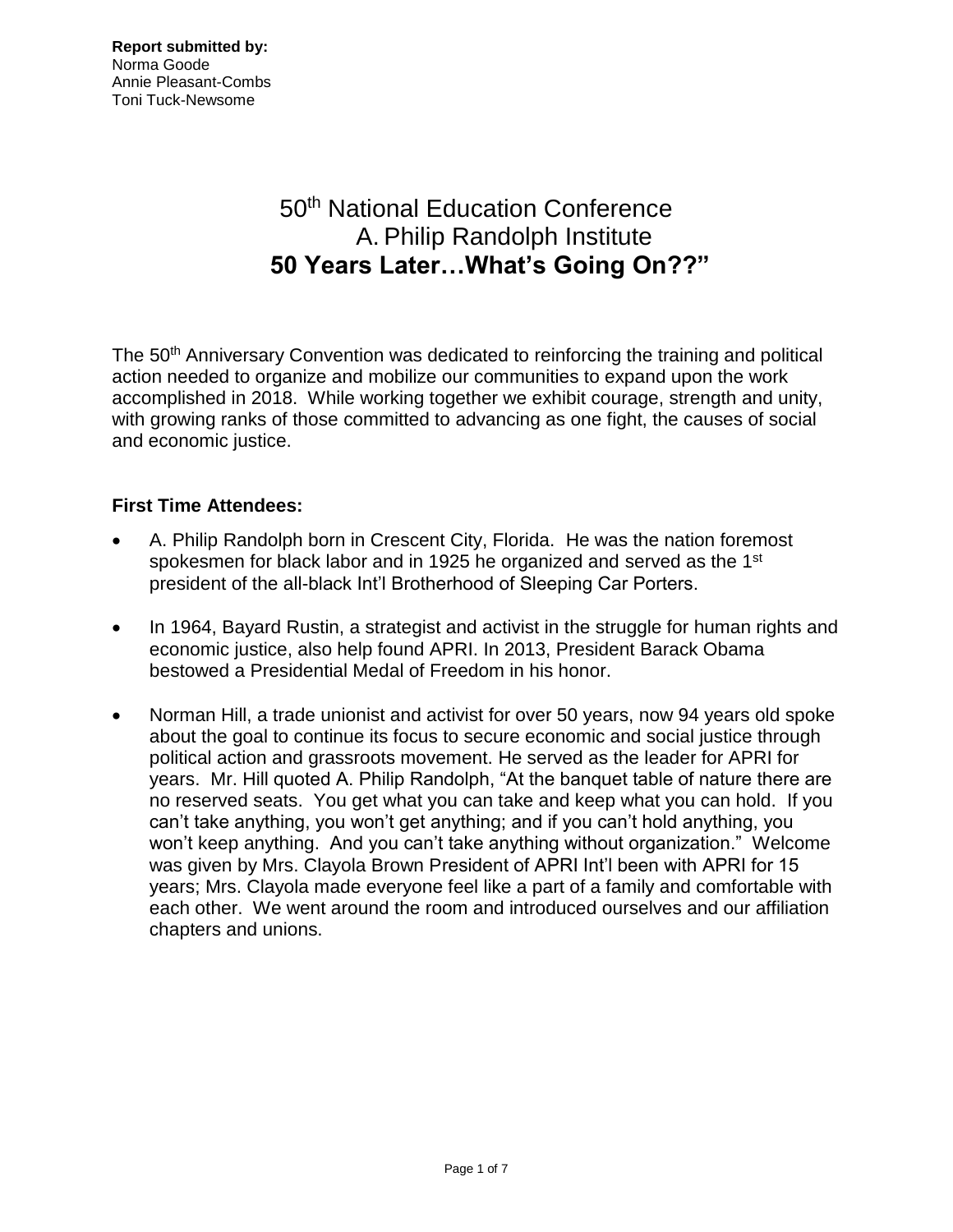## **Town Hall Meeting: "50 Years Later: Has the US Criminal Justice System Changed?"**



- Town Hall was moderated by Joe Madison, "The Black Eagle" from Sirius XM Radio. He discussed his radio station which talks about political issues and he has been inducted into the Radio Hall of Fame. He interviewed Mrs. Jacqueline Jackson, wife of Reverend Jesse Jackson and her son Jonathon Jackson whereby she discussed the book she wrote. "Loving you, thinking of you, and Don't forget to Pray, Letters to her Son in Prison".
- This was very good learned a lot about the Jackson family. Jesse Jackson diagnosed with Parkinson's disease and are having trouble finding health insurance to care for him. APRI National made a monetary donation to the family for support.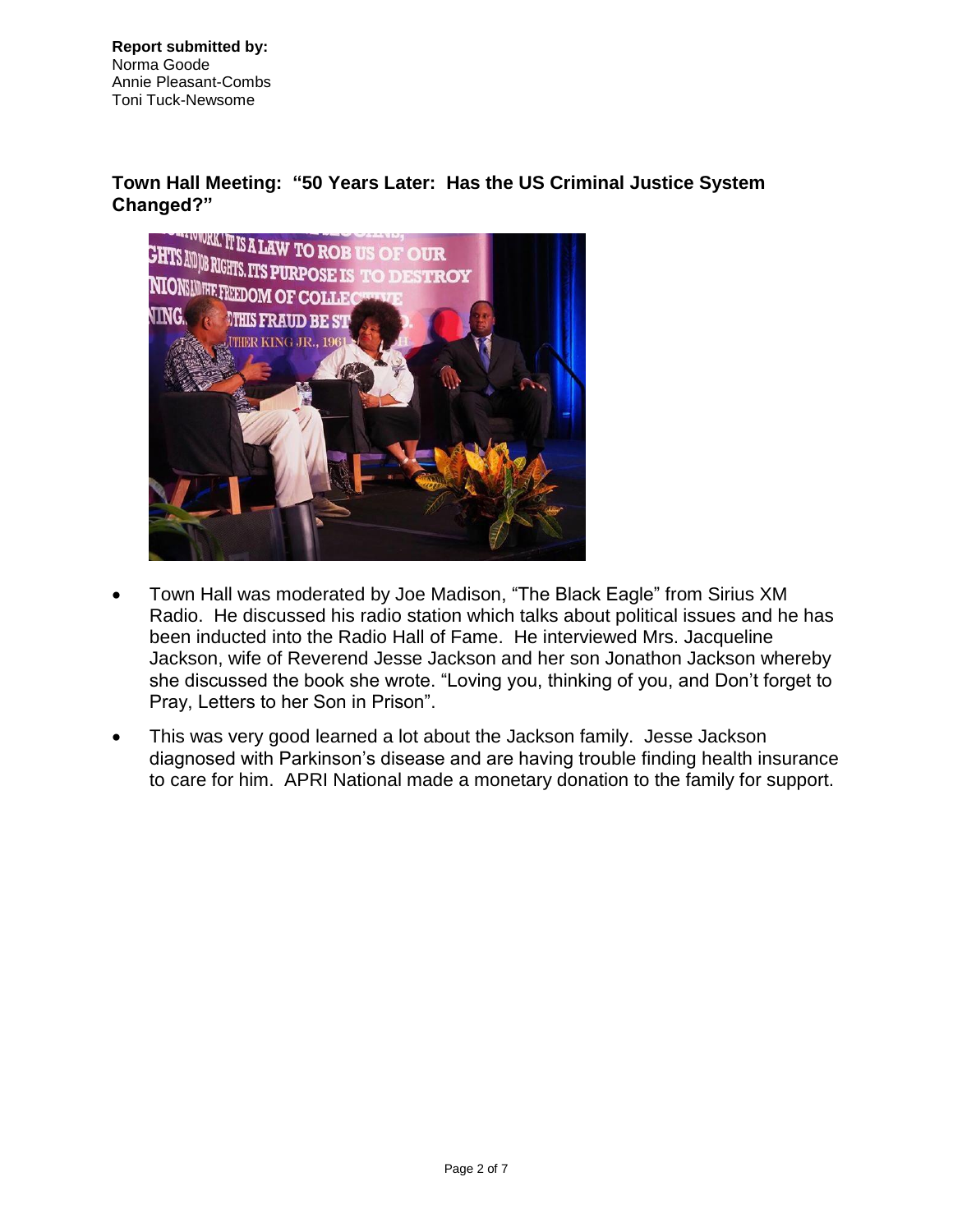## **Plenary Sessions:**

The primary focus of the conference was to organize to bring in the next generation of activists.



In 2018, there 156 youth sponsored to attend the APRI Conference in Arizona.

In 2019, there were 165 high school and college students sponsored. The Youth were being trained of their importance and how they can make a difference in the Community. The goal was to provide a better understanding and to provide knowledge of the importance of APRI. Also gave insight on how the black community was impacted by the political arena.

These students were from Florida, Georgia, Indiana, Maryland, Michigan, Mississippi, Missouri, New Jersey, New York, North Carolina, Pennsylvania, South Carolina, Texas, Virginia and Washington. Cost per student was \$2,000. These students were sponsored.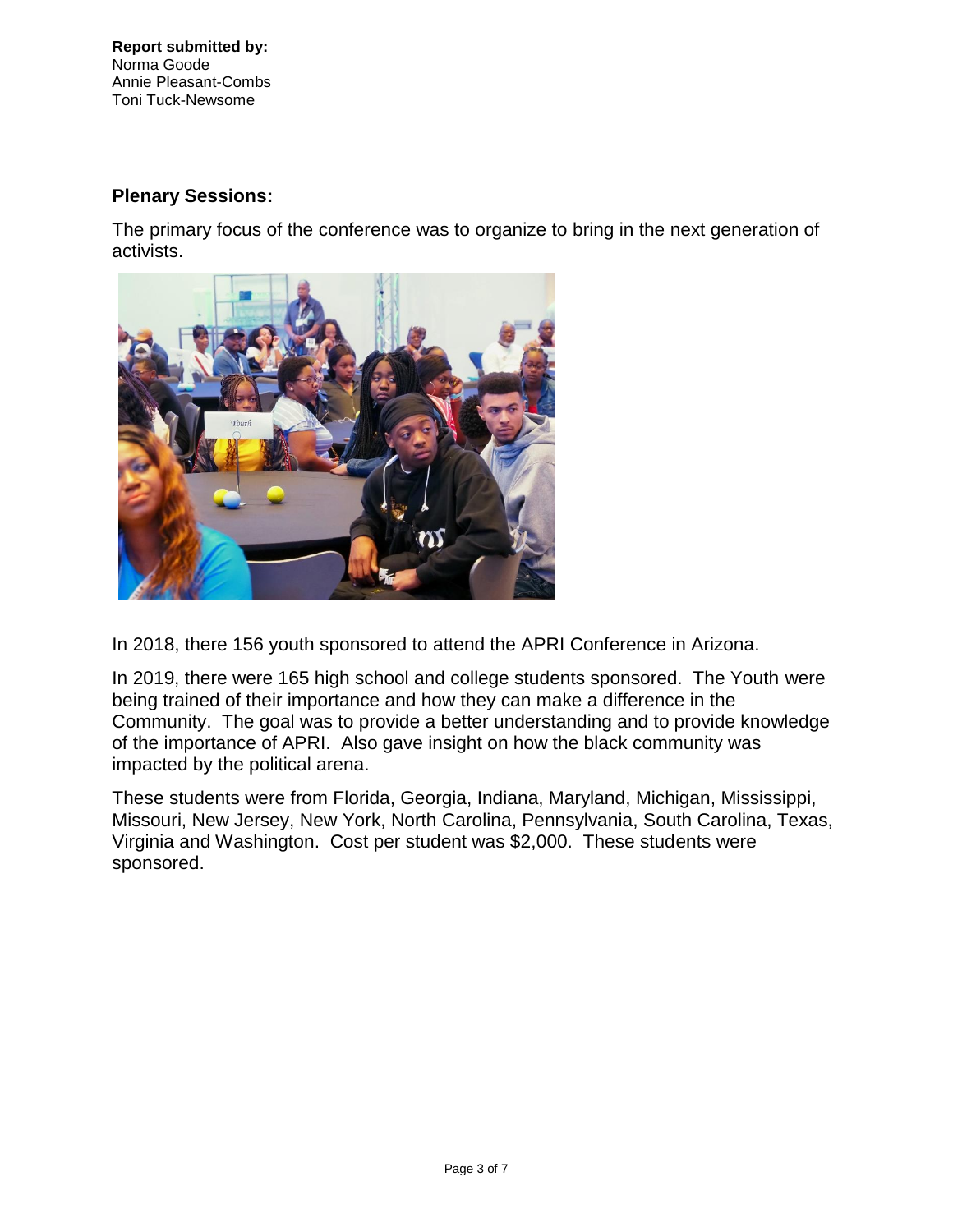Many major guest speakers such as:



Ilhan Omar serving US House of Representative for Minnesota 5<sup>th</sup> Congressional District was a former AFSCME member. Mrs. Omar told the audience that as refugee kid that she was welcomed by the Minnesotans and was sent to represent them in Congress. She said that she knew is important to have internal liberations so that we can fight for external liberations. As a child, her grandfather would tell her and her sisters that they were to be proud of you are and to always consider yourself as powerful. She said to never let anyone make you believe that what they see on the outside is what you should see on the inside of you. As a former ACFSME member she learned that you don't get into the ring unless you're ready to fight. She got into the ring because she's ready to fight. We're fighting for our dignity and humanity. She said she will not bow down to her counterparts and will not allow her counterparts to quiet her voice.



Keith Ellison, the 30<sup>th</sup> Attorney General of Minnesota. Mr. Ellison is the first Muslim to be elected to Congress and the first African American representative from Minnesota.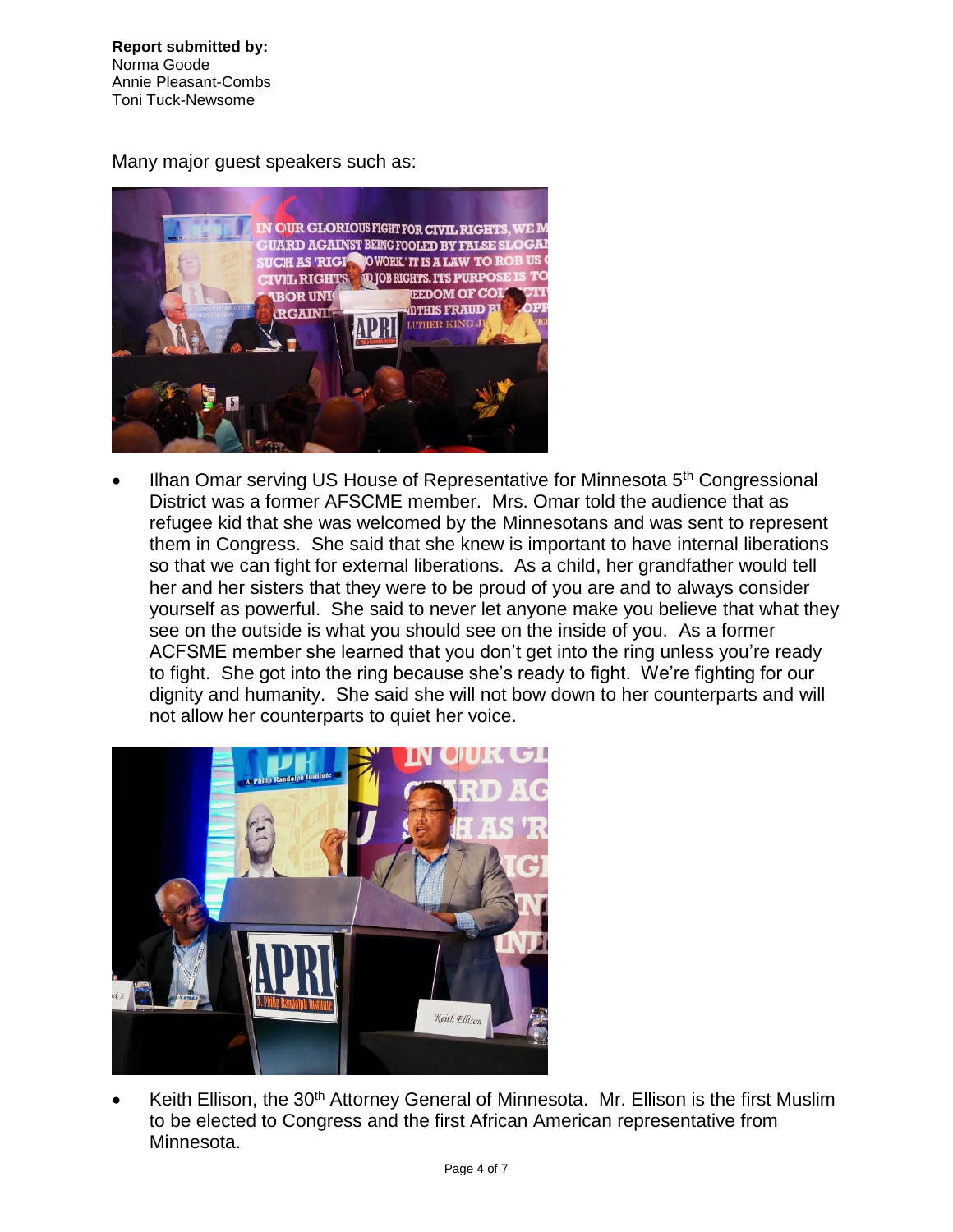- Awood Workers local based in Minnesota are fighting for immigrant workers. They were instrumental in leading 80 workers from Amazon. These workers walked off the job because of the working conditions.
- Tefere Gebre, Executive Vice President, AFL-CIO is the highest paid labor fighter. In 2013 became the first immigrant, political refugee, black man and local labor council leader elected as a national officer of the AFL-CIO. He congratulated the creation of the newest APRI chapter in Charleston, South Carolina. He said we are under attack and are not getting any help from spineless government officials in Washington D.C. Our country is in crisis. He quoted A. Philip Randolph, "Freedom is never granted, it's won. Justice is never given, it's expected." We must demand justice for those who lives and works here.



• Danny Glover, Actor/Activist spoke on the right to vote and the importance of education. Mr. Glover said very few students get 21<sup>st</sup> century education. Congressman Bobby Scott of Virginia has introduced a bill "America School Act". He said this is a great start, but we have to understand what this means. He said quality education is the passport to citizenship and is a civil right. The question is how do make changes to education that will affect children and future children.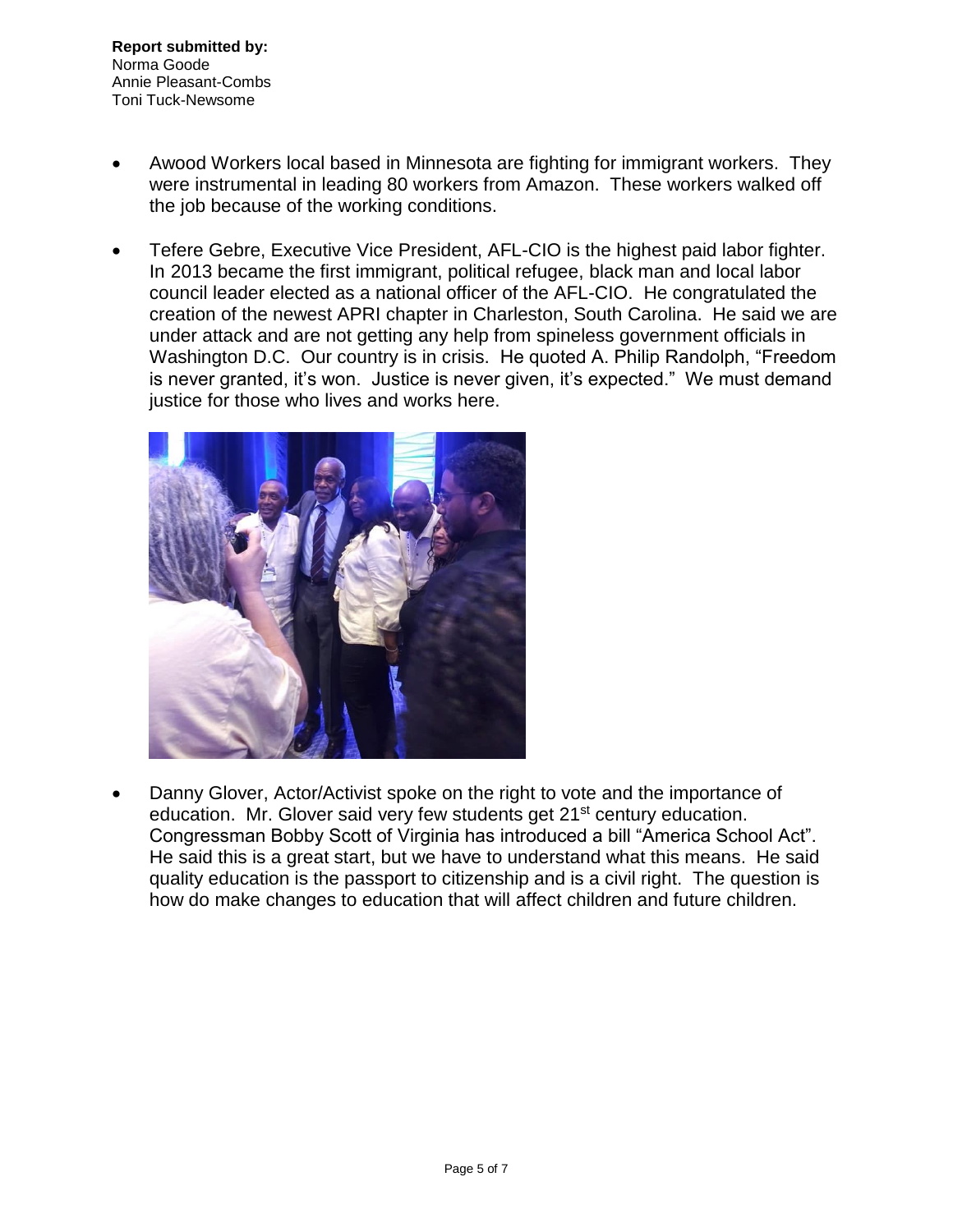

• Maggie Anderson, the Empowerment Experiment Foundation CEO & Cofounder, wrote book on "Our Black Year." All about buying black. She discussed the struggles with finding and supporting all black businesses.

#### **Workshops:**

#### **Census:**

Maybe electronic but you will still get something in the mail and to make sure all our people in our community to file out the consensus. Check your mail Mid-March 2020; April 2020 collaborate with your communities, union, etc. and by May 2020 the US Census Bureau will follow up.

Every 10 years, the results of the census are used to reapportion the House of Representatives, determining how many seats each state gets.

The distribution of more than \$675 billion in federal funds, grants and support to states, counties and communities are based on census data. That money is spent on schools, Historically Black Colleges & Universities, hospitals, roads, public works and other viral programs.

What the Census used for? Residents use the census to support community initiatives involving legislation, quality-of-life and consumer advocacy. Local governments use the census for public safety and emergency preparedness. Businesses use census data to decide where to build factories and stores which create jobs. Real estate developers use the census to build new homes and revitalize old neighborhoods.

Make sure people are inform that this Census is used by local government for public safety and preparedness and community initiative and programs, federal funding, and grants. It is also about redistricting.